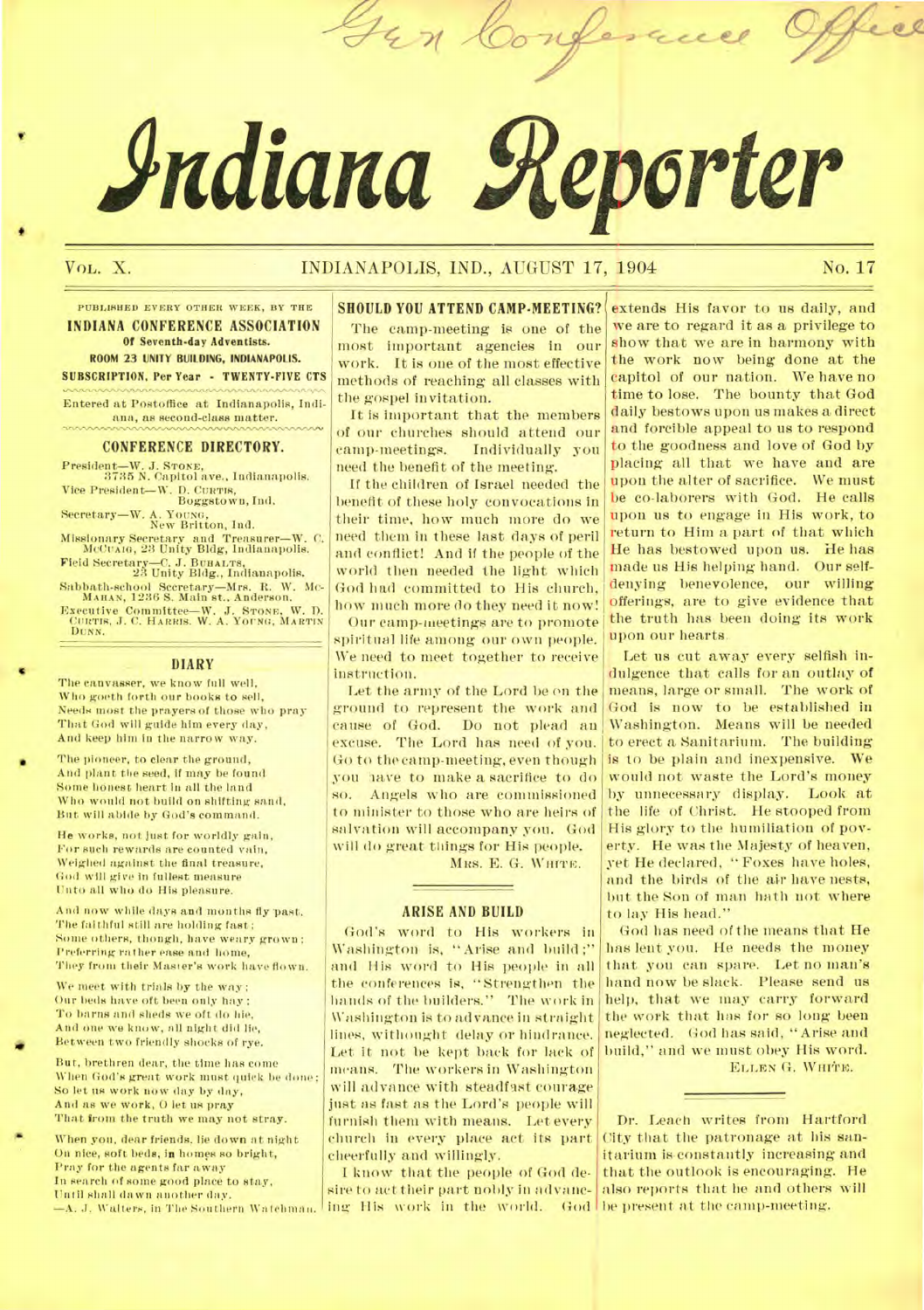### KEEPING THEM IN THE FOLD

Much earnest labor, also the expenditure of much of God's consecrated means, are required in gathering into the fold of the remnant church perishing souls. We all are interested in getting them in. This is right. But the work of *keeping* them in is sometimes sadly overlooked.

It seems to be taken for granted that when once enrolled upon the church record they are safe and then the work is done. But the real fact of the matter is the work has only begun.

God has provided in His wisdom for both evangelists and pastors. The work of these are not the same. The former has certain talents entrusted to him for arresting the attention of the careless worldly pleasure-seeker, causing him to stop and ponder what the outcome of his course will be, resulting often in his choosing the narrow path. But this evangelist may be very much lacking in the qualifications necessary for the work of a pastor.

The pastor's work is that of tender watchfulness that of coming close to the individual members of the flock, guiding, counseling, teaching, and leading the children of the Lord into the green pastures where there is rest and heavenly comfort.

For lack of this important work it often results that those who have been rescued by the truth, through lack of encouragement and spiritual guidance become discouraged, and bewildered and finally give up the struggle entirely. Every such loss means much time and means of the evangelist gone forever.

The sad part of it all is that this often results because of the Christless spirit taking posession of so many of the members' hearts at this time. That tender fellowship and Christian companionship among the members which should be the real strength of the church seem to be dying out of our midst. Brethren and sisters, we must look these facts square in the face. Instead of saying, "Yes, such and such a brother is just like that," let us ask ourselves, " What am I doing to help warm other hearts? Am I free entirely from this cold Christless spirit?"

Jesus at one time looked upon the multitudes, and was *moved with compassion* because they fainted and closed.

were scattered abroad, as sheep having no shepherd.

Without this shepherdly care they were scattered. So it is to-day. Christ was *moved* with compassion. It is possible our elders could improve much in this shepherdly work, but it should not be expected of them to do it all. All should have an interest in the welfare of every other member brought into church fellowship. Does our compassion move us to acts of disinterested benevolence? When the spirit of the Lord is permitted to enter and dwell within our souls, we shall truly have "fellowship one with another" and the blood of Christ will dense us from all iniquity.

May the Lord grant that this love that worketh no ill to his neighbor shall not be lacking among the remnant, but the tender compassion such as the Saviour had shall be manifested for each other, although full of imperfections, so all shall feel at home with the Lord among this people who are gathered in with the net of truth. Then there will be no trouble in keeping them in the fold.

T. E. BOWEN.

# **YOUNG PEOPLE'S CONVENTION**

The Young People's Societies of Anderson and Elwood, held a convention at the latter place, Sunday July 17.

After the opening song and prayer, Mrs. McMahan conducted a short Bible study on the subject: "Be Thou an Example." The Elwood young people then gave a beautiful mixed chorus. Mrs. McMahan then presented the subject of "Our Young People's Society, Organization and Work." In this was briefly set forth the distinctive features of our Y. P. S. as contrasted with the young people's societies of the popular churches; reason for banding together the youth; lines of work to be carried out, etc.

Miss Elsie Snoden sang a solo, which was followed by a very interesting missionary reading by Winifred Twigg. Twylah Hinton of Anderson gave a short talk on "Instruction to Young People from the Spirit of Prophecy," with interesting quotations therefrom. After a duet by the members of the Elwood society, a solo was rendered by Mrs. Dr. Bush, and the morning session

The afternoon session was opened by singing and prayer, after which the Elwood quartett rendered a very beautiful selection. Elsie Snoden then read a paper on the subject, "The Place that God Designs for the Young People in the Third Angel's Message." Ethel Anderson gave a very beautiful and touching missionary recitation, "Is it Nothing to You, O ye Christian?" The subject, "The Relation of the Young People's Society to the Church, and the Cooperation of Old and Young," was presented by Mrs. Mary Smith. She represented the relationship as that of mother and child, the Y. P. S. the offspring of the church. She related a touching incident of a young lady who was not ashamed to present Christ to her worldly associates, resulting in the conversion of a worldly young man, who became a foreign missionary. In writing to her of his converts, he referred to them as "stars in her crown." Following this, Mrs. Bush sang, "Will There be Any Stars in my Crown." The discussion of this subject was participated in by Mrs. Pacard, Mrs. Anderson, Mrs. Brown, Mrs. Bush, and Mrs. McMahan.

The convention closed with the song: "There are lonely hearts to Cherish," and the benediction. All felt greatly benefited by our coming together, and were made to realize, we think, a little more forcibly than before, that God has a definite work for the young people to do in giving the last message of warning to the world, and that it must be done quickly.

"The work that centuries might have done, Must crowd the hour of setting sun."

*R. W.* M.

### **A SPECIAL SERIES OF ARTICLES**

We are glad to announce that Brother A. T. Jones will write a series of important articles for The Life Boat on the Present Truth. The first of these will be in the August number, and will be devoted to the<br>sanctuary question. Your unconsanctuary question. verted friends and neighbors will read them, and thank you for putting the paper into their hands. And it may be the means of winning some of them to Christ. Single copies, two cents; thirty-five cents a year. Send orders to your Tract Society, or The Life Boat, Hinsdale, Illinois.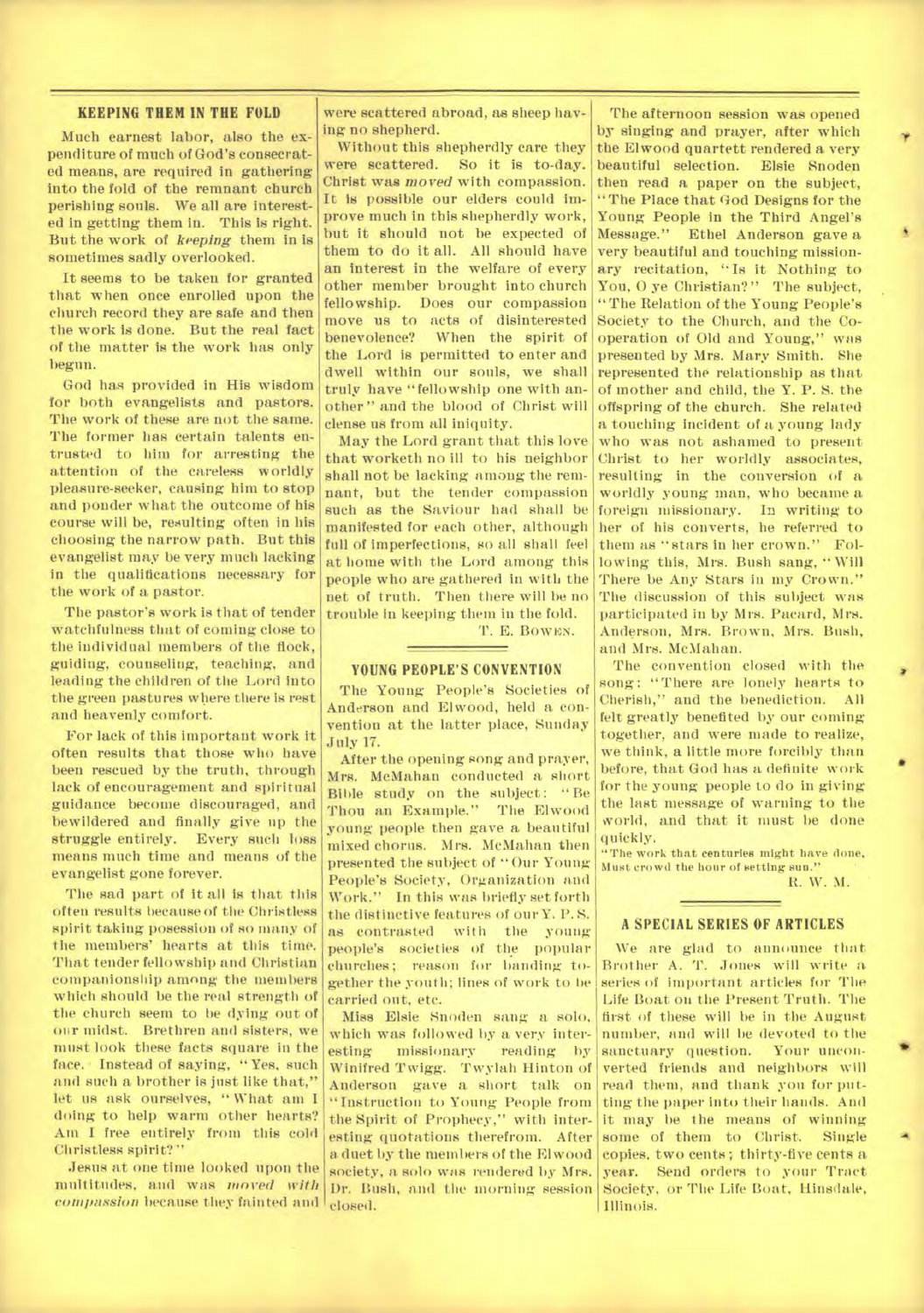# **THE WOLF LAKE SCHOOL**

The church school at Wolf Lake was organized tour years ago. A two story building was erected-the first story being used for living rooms for the teacher. Our school has increased in membership and the pupils have made that advancement that we have decided to fit up the first story with desks and use it for the younger children in primary work.

We have arranged for two teachers of experience in church school work the coming year. The plan is to have an intermediate school with all the grades usually taught in such schools. A tuition fee will be charged according to the advancement of the pupils. The charges will be \$1.25 per month for the lowest grades, and not over \$2.00 a month for the highest.

We invite pupils from other churches who do not have church school privileges, to correspond with us. We have room for a limited number that wish to come and board with us. We would welcome a few more families who would come to be a help as well as to be helped.

We have a deed for eight and onehalf acres of land with no debt against it. We expect soon to have some shops where mechanical trades can be learned, as well as to raise fruits and vegetables, and do other aggrecultural work. In addition to the common school branches, the Bible and industrial work will be taught.

You can have church and Sabbath school privileges. It is a good place at Wolf Lake for persons to obtain work. There is a demand all through the spring, summer, and fall for work hands. Children can secure good wages in the onion fields. Families with children are in great demand. Write to the undersigned at Wolf Lake, Indiana.

> JOHN W. COVERT. Chairman of the School Board.

### **THE WORK AT BEDFORD**

The meetings at Bedford have closed until after camp-meeting. The attendance was good from the beginning until the close. Much interest was manifested, and we hope to see some good reliable people obey the truth. The wife of a policeman is much interested. and says she sees no other way than to obey the Lord pledges for next issue.

and keep His Sabbath. A german Methodist minister took a deep interest in the meeting also.

Bedford is a new field and a place where but little is known about the truth. There are school houses near the city where the people seem anxious for meetings to be held. Two persons embraced' the truth and are keeping the Sabbath as a result of the tent meetings, and many others are deeply interested, for whom we have hopes.

We expect to return to Bedford after camp-meeting and pitch the tent in another part of the city and conduct another series of meetings and follow up the interest already awakened.

Pray for the work at Bedford.

J. C. HARRIS.

U. S. ANDERSON. J. F. OLMSTED.

# **ATTENTION**

Patrons of Emmanuel Missionary College:

I wish to state that at the close of the summer school, August 16, I shall retire from the Presidency of the Emmanuel Missionary College, and Professor H. A. Washburn, formerly of Bethel Industrial Academy, Bethel, Wisconsin, will, on that date, assume the responsibility of this position.

I have been asked by the Lake Union Conference to spend the time until October 1, visiting the campmeetings in company with Professor Washburn in the interest of this institution. After that I shall devote my time to the development of the Nashville Agricultural and Normal School. Information concerning Emmanuel Missionary College should hereafter be obtained from Professor Washburn. Kindly address all communications to H. A. Washburn, Berrien Springs, Mich.

E. A. SUTHERLAND.

## **FUND FOR NEW** TENTS.

We give below a list of names of those who have pledged to the tent fund and whose payment of pledge has not heretofore been published. Hereafter the names will be published until paid, then published once acknowledging the payment, then discontinued for lack of space. We hope to have a large list of new

| <b>Previously reported</b>     |              | \$193.95     |
|--------------------------------|--------------|--------------|
| Maggie McColley                | paid         | 1.00         |
| J. M. Johnston                 | paid         | 2.00         |
| F. N. Bartholomew              |              | 1.00         |
|                                | paid         |              |
| Daisy Ohmer                    | paid         | .20          |
| <b>Betsey Huber</b>            | paid         | .10          |
| <b>Henry Hoover</b>            | paid         | .25<br>.25   |
| S. E. Dunlap<br>Louisa Edwards | paid<br>paid | .20          |
| <b>Stephen Boze</b>            | paid         | 1.00         |
| Rebecca Adams                  | paid         | 1.00         |
| Amanda J. Moore                | paid         | 1.00         |
| J. D. Arnbrecht                | paid         | .65          |
| Grass Creek church             | paid         | 2.05         |
| <b>Hartford City church</b>    | paid         | $2\;00$      |
| Clara B. Turner                | paid         | 100          |
| O. P. Larimore & wife          | paid         | 1.00         |
| Mrs. Whittenhill               | paid         | .50          |
| A Friend                       | paid         | 1.00         |
| La Fayette church              | paid         | 1.95         |
| New Marion church              | paid         | $2.25\,$     |
| <b>Kate Slafe</b>              | paid         | 5.00         |
| <b>John Weimer</b>             | paid         | .50          |
| Joel Yeager and wife           | paid         | 1.00         |
| Mary Morrow                    | paid         | .50          |
| <b>Addie Hutchinson</b>        | paid         | 1.00         |
| <b>Jessie Minier</b>           | paid         | .50          |
|                                |              | 1.00         |
|                                |              | .50          |
| Mrs. Harvey                    |              | 1.50         |
| Dorothy Sellers and daughters. |              | 1.25         |
|                                |              | 1.00<br>5,00 |
|                                |              | 5.00         |
|                                | 1.00         |              |
|                                | $5.00\,$     |              |
|                                |              | 5.00         |
| Prof. B. F. Machlan            |              | 5.00         |
|                                |              | .50          |
|                                |              | 5.00         |
|                                |              | 5.00         |
|                                |              | $2.00\,$     |
|                                |              | 1.00         |
| R. M. Harlan                   |              | 1.00         |
|                                |              | 1.00         |
|                                |              | $5.00\,$     |
|                                |              | .25          |
|                                |              | 5.00         |
|                                |              | .25          |
| Chas. Gardner                  |              | 1.00         |
| Mrs.                           |              | .50          |
|                                |              | .50          |
|                                |              |              |
|                                |              | .25<br>2.00  |

# **SELLEYVILLE**

We began meetings at Selleyville May 29. Our attendance has ranged from 50 to 150. On July 10th we had an all-day meeting, the people bringing their dinner with them. A number have acknowledged the truth. Our meetings closed July 30th till after camp-meeting.

We are holding meetings twice a week at Terre Haute with a fair attendance. One has begun the observance of the Sabbath, and others are interested. Pray for the success of our work here and that the truth may find a lodgement in honest hearts. J. W. MONTGOMERY.

> J. R. MINNICK. W. J. GROVE.